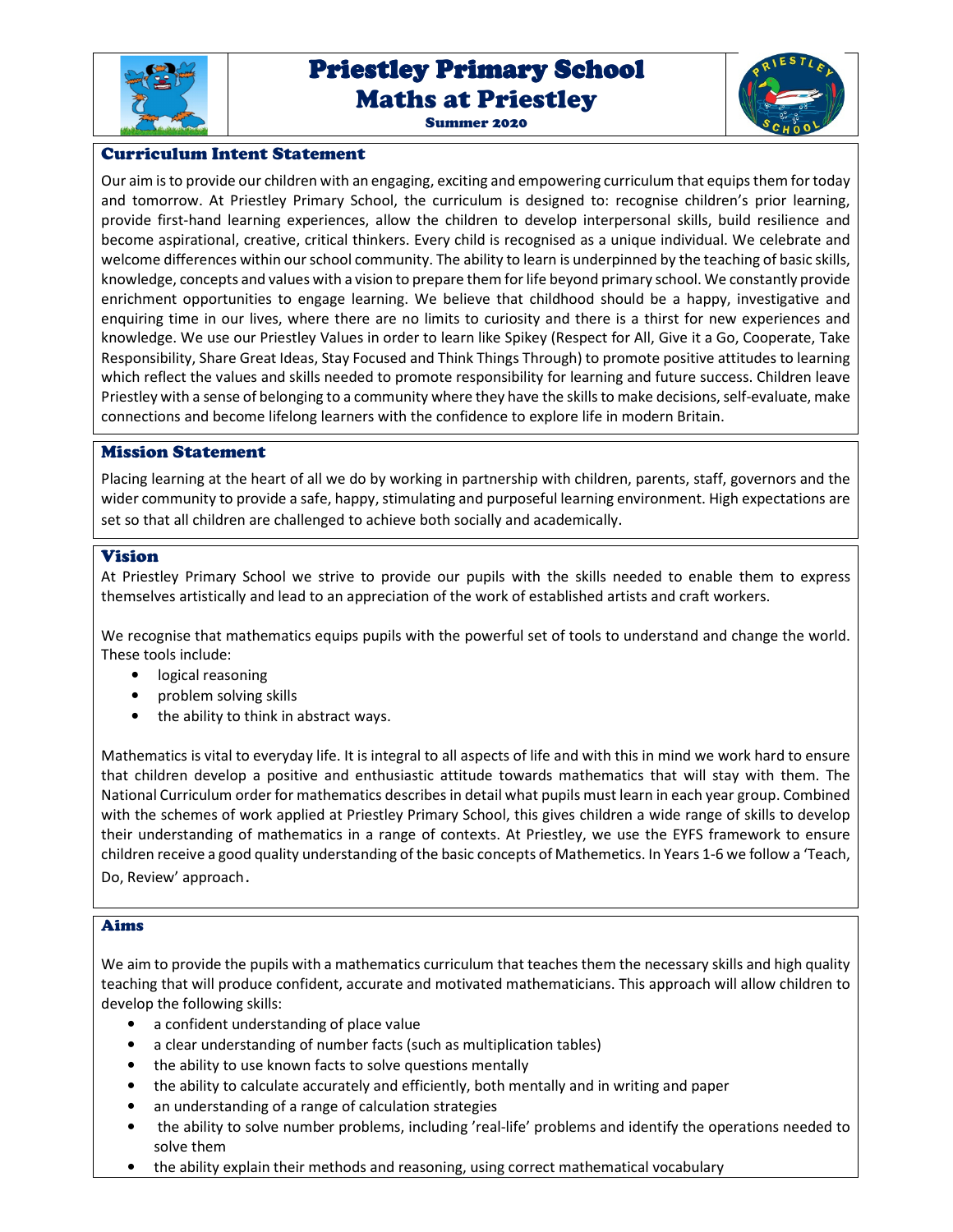- confidence when checking, including using strategies where necessary
- a confident grasp of units of measurement
- the ability to explain and make predictions from the numbers in graphs, diagrams, charts and tables
- a well-developed spatial awareness and an understanding of the properties of 2d and 3d shapes

## Teaching & Learning

At Priestley, we are following the 2014 National Curriculum for the teaching and learning of maths skills. We are committed to raising the standards of children's mathematics to ensure that all children are progressing and achieving at least in line with national expectations. The curriculum will be monitored by the Maths Leader of Learning to ensure that it is being used effectively to provide challenge, stimulation and excitement to improve the standards of mathematics from year 1 to year 6. In EYFS, the EYFS Framework will monitor the standards in mathematics.

Pupils are provided with a variety of opportunities to develop and extend their Mathematical skills, including:

- Group work
- Paired work
- Whole class teaching
- Individual work

Pupils engage in:

- the development of mental strategies
- written methods
- practical work
- investigational work
- problem solving
- mathematical discussion
- consolidation of basic skills and number facts
- maths games

## Structure of Maths at Priestley

Our children are provided with a variety of opportunities to develop, extend and deepen their mathematics skills in and across each phase of education.

#### **EYFS**

In Reception, we follow EYFS curriculum guidance for Mathematics. However, we are committed to ensuring the confident development of number sense and put emphasis on mastery of key early concepts. Pupils initially explore numbers to 20 and the development of models and images for numbers as a solid foundation for further progress.

#### **Key Stages 1 and 2**

- The National Curriculum describes what must be taught in key stages 1 and 2. The school has a set of key objectives in maths that provide detailed guidance for the implementation of the National Curriculum for Maths.
- We recognise the importance of establishing a secure foundation in mental calculation and recall of number facts before standard written methods are introduced, our mental maths policy is in place to support this.
- We use accurate mathematical vocabulary in our teaching and children are expected to use this in their work.
- Mathematics contributes to many subjects and it is important the children are given opportunities to apply and use Mathematics in real contexts.
- It is important that time is found in other subjects for pupils to develop their mathematical skills, e.g. there should be regular, carefully planned opportunities for measuring in science. Therefore, Teachers exploit cross-curricular links wherever possible and further develop maths skills within a variety of contexts.
- We work hard at all times to set work that is challenging and encourages the pupils to think about how they learn and to talk about what they have been learning.
- Additional enrichment opportunities are provided for pupils to further develop mathematical thinking e.g. through mastery level tasks or maths games.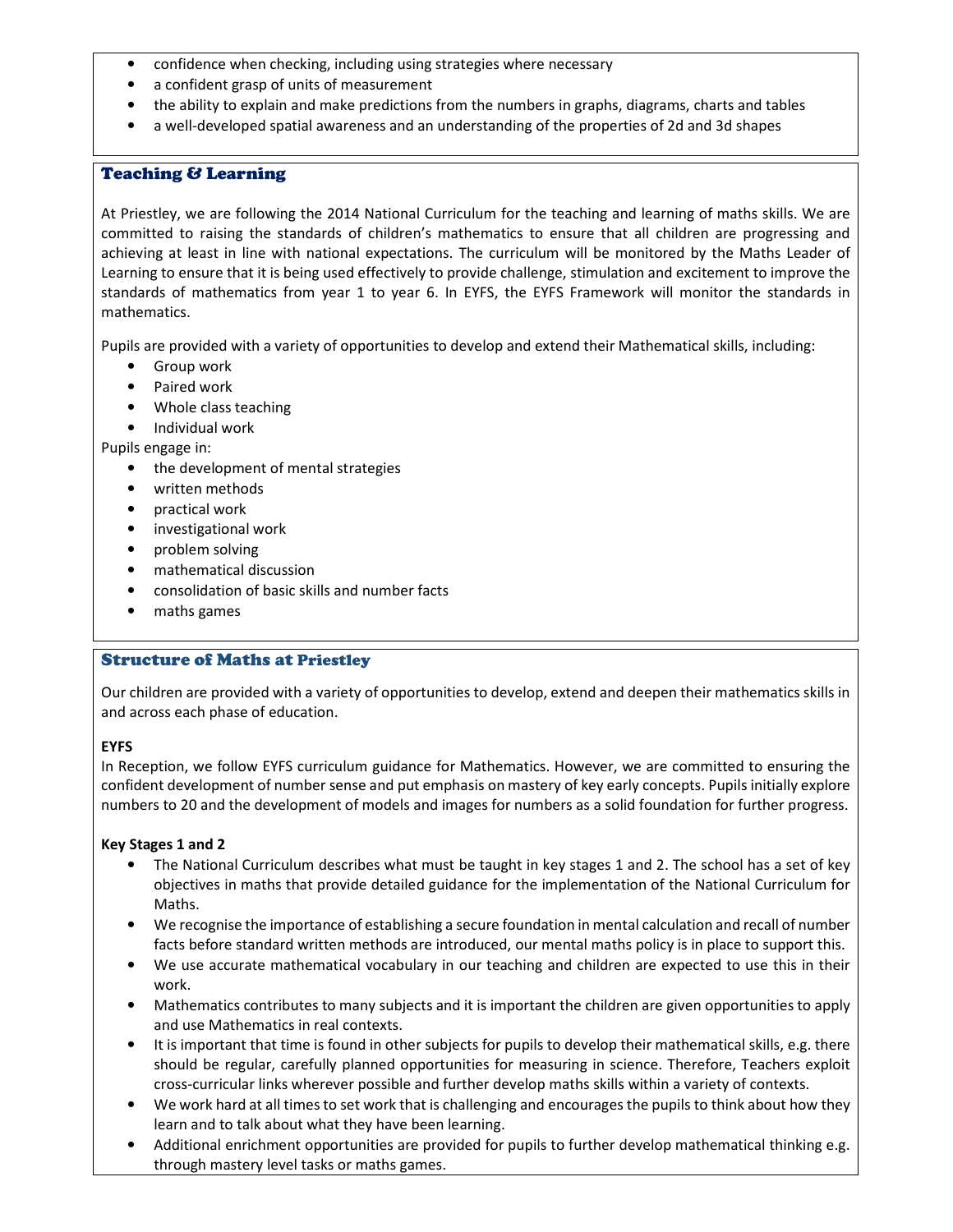- To provide adequate time for developing mathematics, Maths is taught daily and discretely.
- Teacher modelling of the thought processes and standards required are clear and regular.

## **Learning Environments**

- Content on learning walls is current and reflects the learning journey undertaken throughout the unit.
- Each class displays examples of pupils' high-quality maths
- Modelled examples are displayed.
- The classroom is a vocabulary-rich environment.
- Practical resources are available in classrooms. To reinforce the CPA method

# The Teaching Approaches

Teachers use a range of teaching strategies to engage the children in maths and ensure progress is made by all children within a class.

Teachers follow the structure of a lesson as required using the appropriate scheme of work. However, a typical lesson may include:

- Both teaching input and pupil activities
- A balance between whole class, guided group and independent work, (groups, pairs and individual work)
- Effectively differentiated activities/objectives and appropriate challenge.

Sometimes the focus for the session is the learning of a new skill, at other times pupils may be practising a previously taught skill, or attempting to master the application of a concept they have learned earlier to more complicated questions.

The focus of the session may vary for different children depending on their learning needs.

Teachers plan learning that is differentiated to meet the needs of all pupils, whether they have a specific learning difficulty in maths or whether they are particularly able.

Teachers differentiate learning appropriately for all abilities ensuring where possible a mastery approach is undertaken.

#### Children who have a special educational need will have tailored lessons to help them progress at their own pace.

#### Assessment

Assessment is regarded as an integral part of teaching and learning and is a continuous process. It is the responsibility of the class teacher to assess all pupils in their class. We strive to make our assessment purposeful, allowing us to match the correct level of work to the needs of the pupils, thus benefiting the pupils and ensuring progress.

**▪ Assessment for Learning**: We are continually assessing our pupils and recording their progress. Information for assessment is gathered in various ways: by talking to the children, observing their work, dialogic marking. Teachers use this assessment information to adapt current provision, plan further work and set new targets.

#### ▪ **Assessment of Learning**:

Using half termly tests, pupils are assessed against NC levels every half term. The school's progress tracking system is updated termly. In terms 1, 3 and 5 the tests are used for gap analysis, ensuring teachers are adapting their teaching to the needs to the class – or the individual. In terms 2, 4 and 6, a standardised score is generated to allow the school to measure individual and cohort progress. This helps to ensure a high quality of teaching throughout. Individual teachers and year groups may also use other testing – such as practise SATs in Year 2 and 6 – to help inform the teaching of skills required by their children. All assessments and teaching informs teachers understanding of a child's ability in maths and this is recorded in a tracking document.